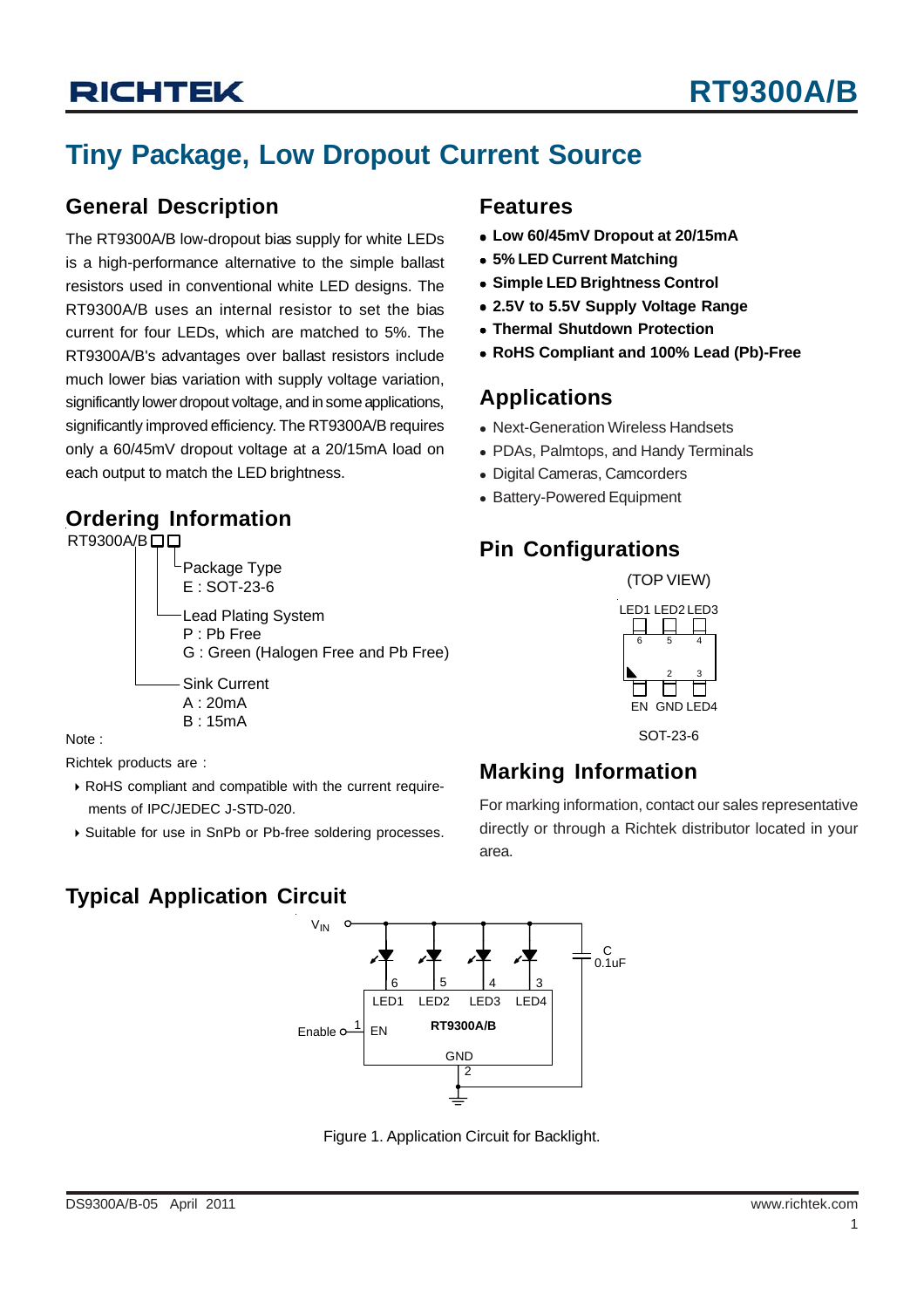



Figure 2. Application Circuit for Keypad.

## **Function Block Diagram**



# **Functional Pin Description**

| Pin. | Name             | Function                                                                     |  |  |
|------|------------------|------------------------------------------------------------------------------|--|--|
| 1    | EN.              | Chip Enable (Active High).                                                   |  |  |
| 2    | GND              | Ground                                                                       |  |  |
| 3    | LED <sub>4</sub> | LED4 Cathode Connection. Current flowing into LED4 is Constant. (20mA/15 mA) |  |  |
|      |                  | LED4 is High Impedance when EN is Low.                                       |  |  |
| 4    | LED <sub>3</sub> | LED3 Cathode Connection. Current flowing into LED3 is Constant. (20mA/15 mA) |  |  |
|      |                  | LED3 is High Impedance when EN is Low.                                       |  |  |
| 5    | LED <sub>2</sub> | LED2 Cathode Connection. Current flowing into LED2 is Constant. (20mA/15 mA) |  |  |
|      |                  | LED2 is High Impedance when EN is Low.                                       |  |  |
| 6    | LED <sub>1</sub> | LED1 Cathode Connection. Current flowing into LED1 is Constant. (20mA/15 mA) |  |  |
|      |                  | LED1 is High Impedance when EN is Low.                                       |  |  |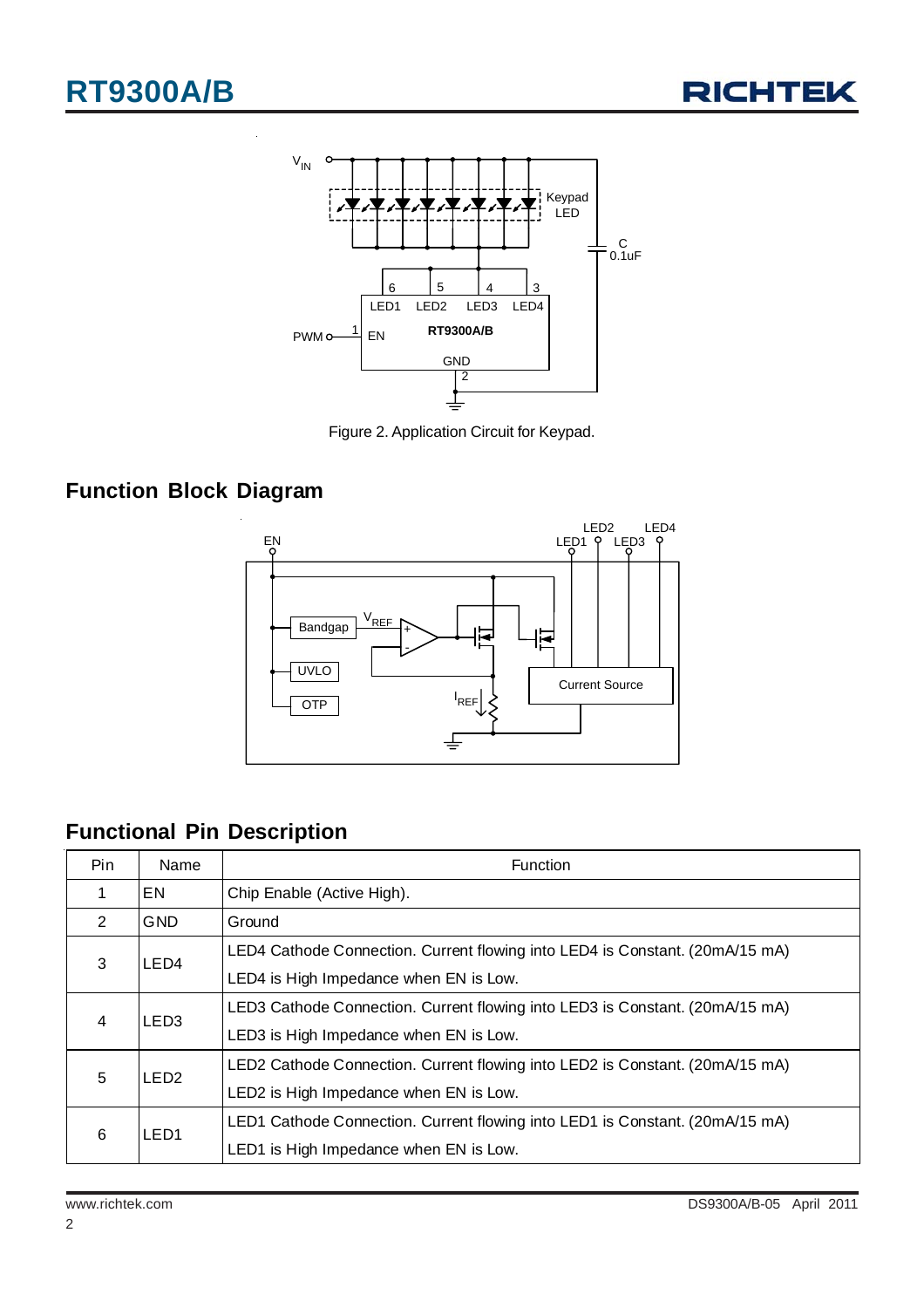# **RICHTEK**

# **Absolute Maximum Ratings** (Note 1)

| • Power Dissipation, $P_D @ T_A = 25^{\circ}C$ |  |
|------------------------------------------------|--|
|                                                |  |
| • Package Thermal Resistance (Note 2)          |  |
|                                                |  |
|                                                |  |
|                                                |  |
|                                                |  |
|                                                |  |
| • ESD Susceptibility (Note 3)                  |  |
|                                                |  |
|                                                |  |

## **Recommended Operating Conditions** (Note 4)

## **Electrical Characteristics**

( $V_{IN}$  = 3.7V,  $T_A$  = 25°C, Unless Otherwise specification)

| Parameter                             | Symbol                | <b>Test Conditions</b> | Min   | Typ | <b>Max</b> | Unit        |  |  |
|---------------------------------------|-----------------------|------------------------|-------|-----|------------|-------------|--|--|
| <b>System Supply Input</b>            |                       |                        |       |     |            |             |  |  |
| <b>Operation Voltage Range</b>        | <b>V<sub>EN</sub></b> |                        | 2.5   |     | 5.5        | $\vee$      |  |  |
| Under Voltage Lock Out                | V(UVLO)               | Falling                | $-$   | 2.1 | --         | $\vee$      |  |  |
| <b>UVLO Hysteresis</b>                |                       |                        | --    | 100 | --         | mV          |  |  |
|                                       |                       | <b>RT9300A</b>         | 18    | 20  | 22         | mA          |  |  |
| <b>LED Sink Current</b>               |                       | <b>RT9300B</b>         | 13.5  | 15  | 16.5       |             |  |  |
| <b>Quiescent Current</b>              | <b>EN</b>             | $I_{LED} = 0$          | --    | --  | 600        | uA          |  |  |
|                                       |                       | $I_{LED} = 20mA$       | --    | 60  | --         | mV          |  |  |
| <b>LED Dropout Voltage</b>            |                       | $I_{LED} = 15mA$       | --    | 45  | --         |             |  |  |
| <b>LED Current Deviation Matching</b> |                       |                        | --    |     | 5          | $\%$        |  |  |
| EN High-Level Input Voltage           | $V_{EN_H}$            |                        | 2.5   |     | --         | V           |  |  |
| EN Low-Level Input Voltage            | $V_{EN\_L}$           |                        | $- -$ |     | 0.7        | $\vee$      |  |  |
| <b>OTP</b>                            |                       |                        | --    | 170 | $-$        | $^{\circ}C$ |  |  |
| <b>OTP Hysteresis</b>                 |                       |                        | --    | 10  | --         | $\circ$ C   |  |  |
| <b>Shutdown Current</b>               | <b>I</b> SHDN         | $V_{EN}$ < 0.4V        | --    |     | 1          | uA          |  |  |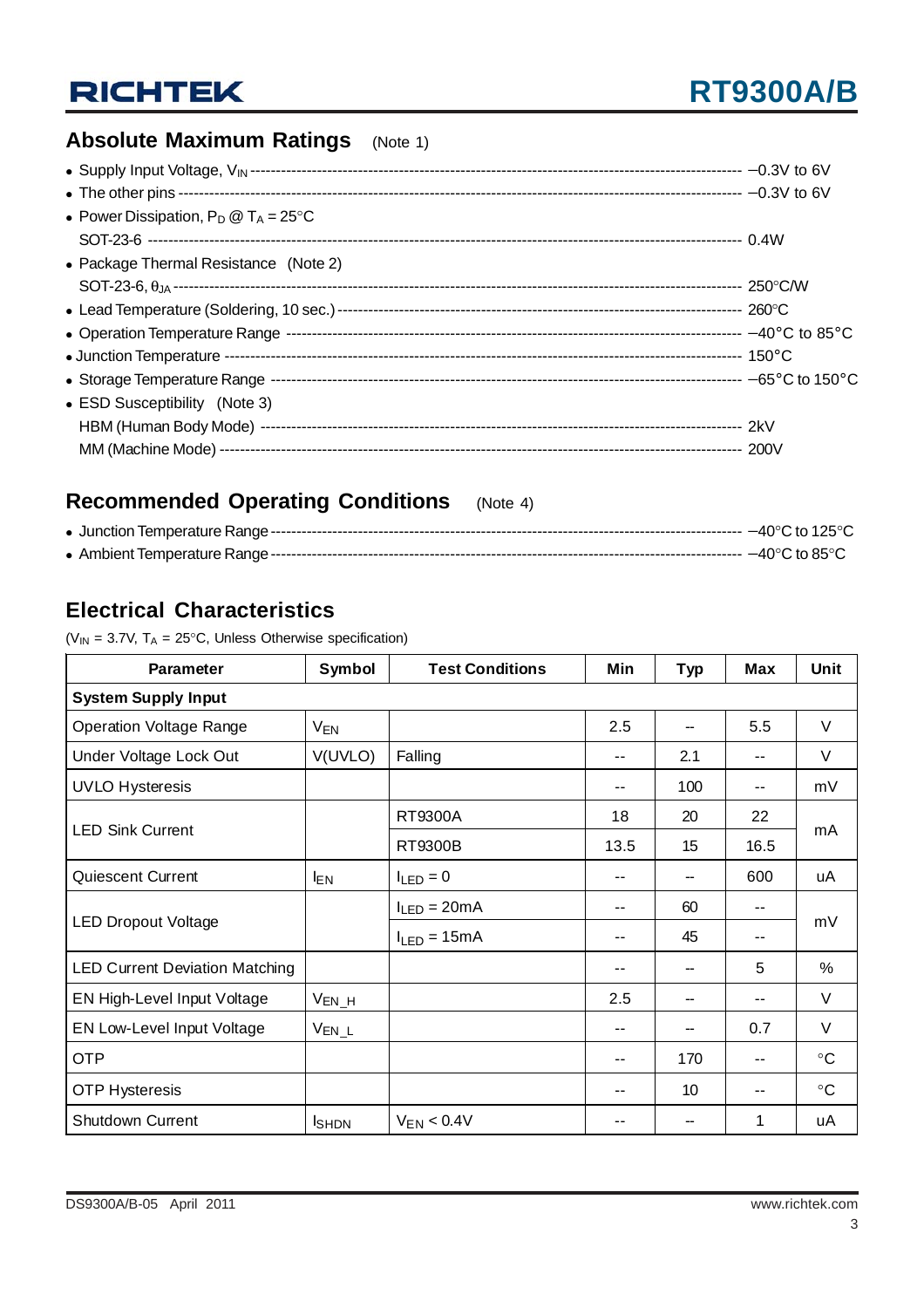# **RT9300A/B**

# **RICHTEK**

- **Note 1.** Stresses listed as the above "Absolute Maximum Ratings" may cause permanent damage to the device. These are for stress ratings. Functional operation of the device at these or any other conditions beyond those indicated in the operational sections of the specifications is not implied. Exposure to absolute maximum rating conditions for extended periods may remain possibility to affect device reliability.
- **Note 2.**  $\theta_{JA}$  is measured in the natural convection at  $T_A = 25^\circ \text{C}$  on a low effective single layer thermal conductivity test board of JEDEC 51-3 thermal measurement standard.
- **Note 3.** Devices are ESD sensitive. Handling precaution is recommended.
- **Note 4.** The device is not guaranteed to function outside its operating conditions.
- **Note 5.** Floating connection or pull low to disable this function.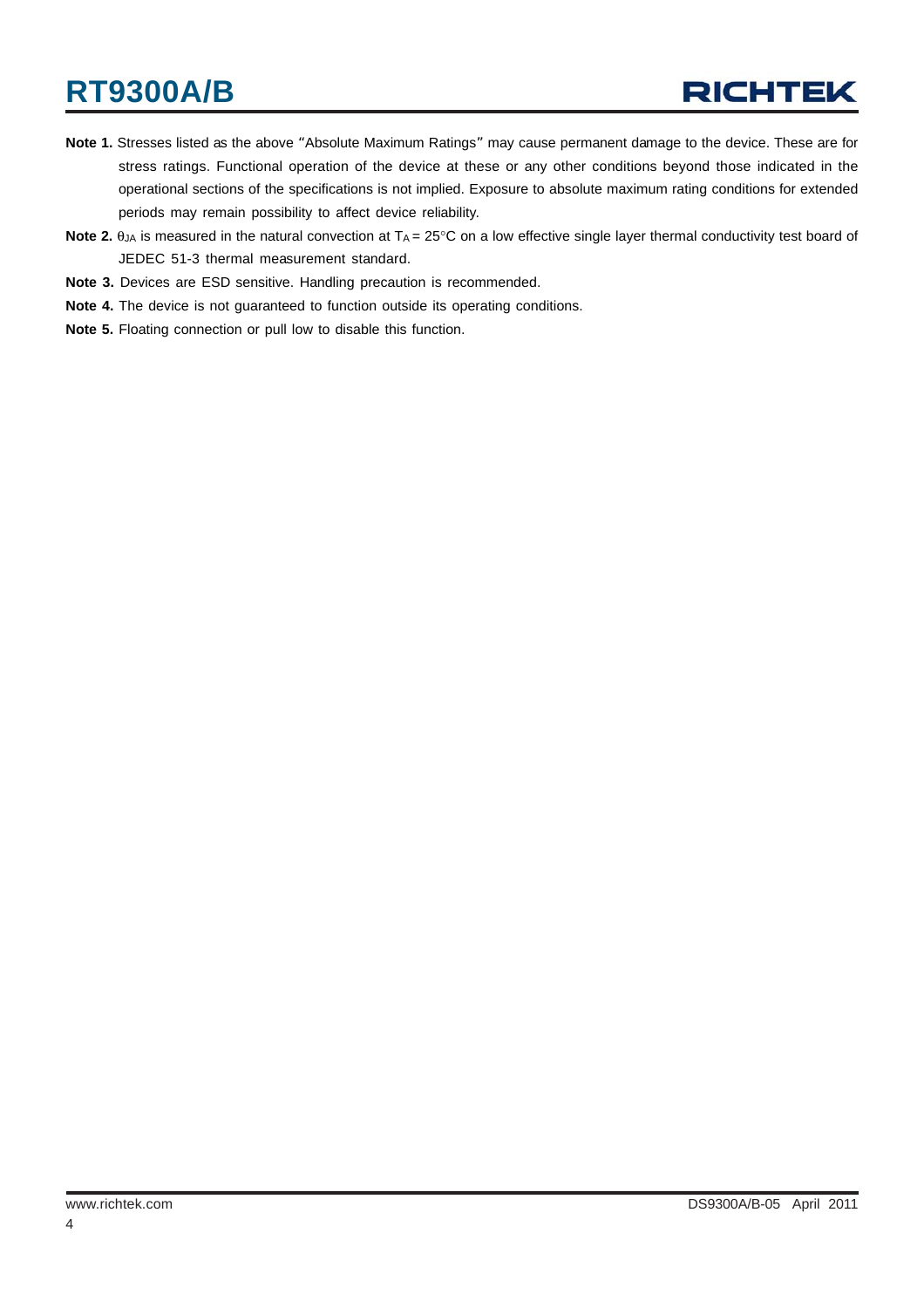









**EN Current vs. EN Supply Voltage EN Current vs. EN Supply Voltage**





Time (50us/Div)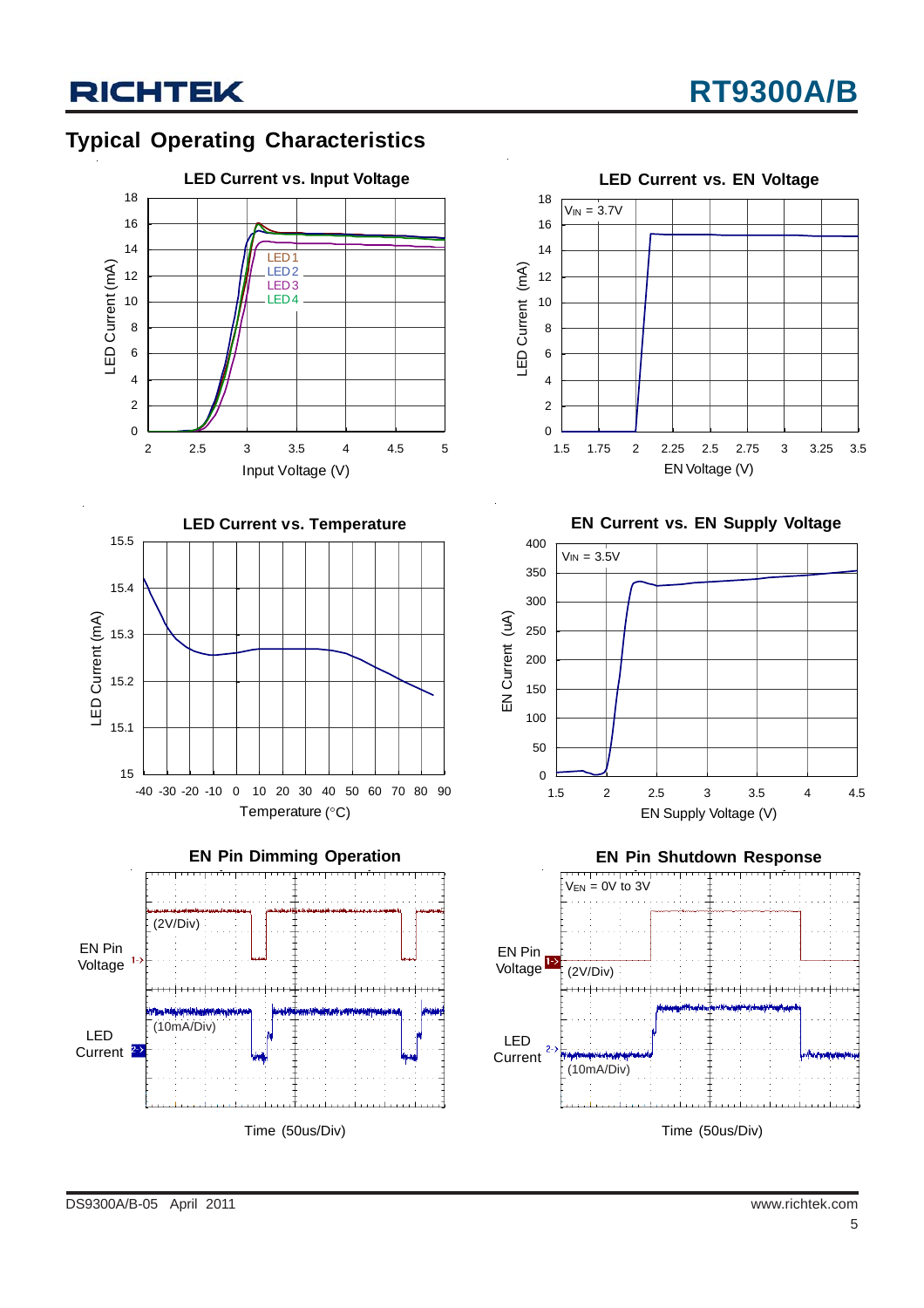



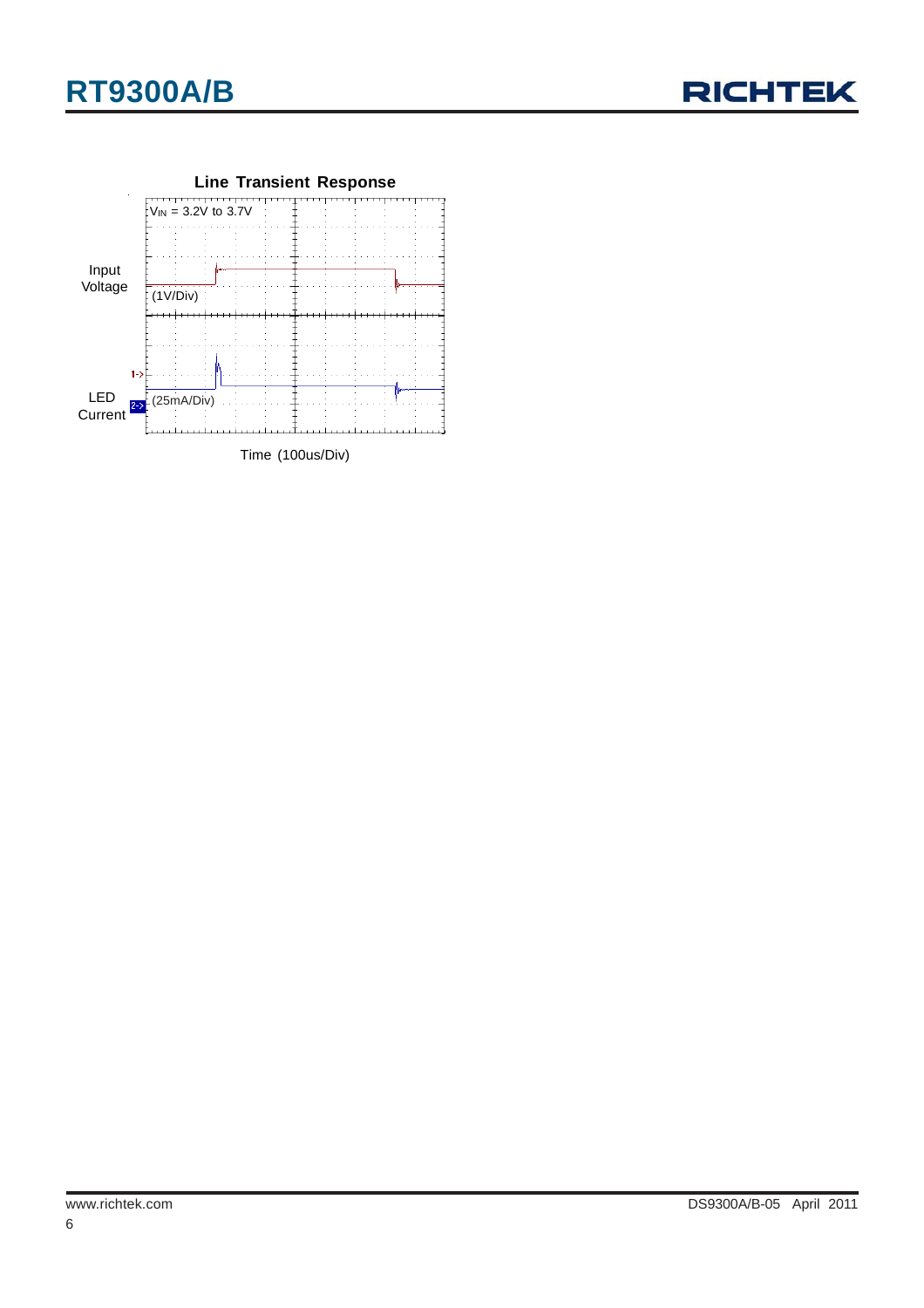### **Applications Information**

The RT9300A/B is a 4-Channel current source driver for white LEDs.

#### **Enable Input**

EN powers the input of the RT9300A/B. This IC provides an under voltage lockout (UVLO) function to prevent it from unstable issue when startup. The UVLO threshold of input falling voltage is set at 2.1V typically with a hysteresis 0.1V.Drive EN high to enable the device; drive EN low to disable the device. When driven high, EN draws 350uA to power the IC. Driving EN low forces LED1, LED2, LED3, and LED4 into a high-impedance state.

#### **LED Current**

RT9300A/B provides a constant current for white LED. Figure 1 shows a typical application circuit for 4 white LEDs. Each channel supports up to 20mA/15mA current and regulates a constant current for uniform intensity. For keypad LED application, the all channels must be connected to LED as shown in Figure 2. In order to maintain LED constant current, the input voltage must provide the required LED forward voltage and current source dropout voltage. If the forward voltage of white LEDs is 3.3V, the input voltage should be higher than 3.4V to provide enough voltage headroom for maintaining constant brightness.

#### **LED Brightness Dimming Control**

For controlling the LED brightness, the RT9300A/B can perform the dimming control by applying a PWM signal to EN pin. When an external PWM signal is connected to the EN pin, brightness of white LED is adjusted by the duty cycle. The average LED current is proportional to the PWM signal duty cycle. The magnitude of the PWM signal must be higher than the minimum level of enable input high level, in order to let the dimming control perform correctly, the suggested PWM frequency range is 10kHz to 200Hz.

#### **Thermal Considerations**

For continuous operation, do not exceed absolute maximum operation junction temperature 125°C. The maximum power dissipation depends on the thermal resistance of IC package, PCB layout, the rate of

surroundings airflow and temperature difference between junction to ambient. The maximum power dissipation can be calculated by following formula :

 $P_{D(MAX)} = (T_{J(MAX)} - T_A) / \theta_{JA}$ 

Where  $T_{J(MAX)}$  is the maximum operation junction temperature 125 $^{\circ}$ C, T<sub>A</sub> is the ambient temperature and the  $\theta_{JA}$  is the junction to ambient thermal resistance.

For recommended operating conditions specification of RT9300, where  $T_{J(MAX)}$  is the maximum junction temperature of the die (125 $^{\circ}$ C) and  $T_A$  is the maximum ambient temperature. The junction to ambient thermal resistance θ<sub>JA</sub> is layout dependent. For SOT-23-6 packages, the thermal resistance  $\theta_{JA}$  is 250°C/W on the standard JEDEC 51-3 single-layer thermal test board. The maximum power dissipation at  $T_A = 25^{\circ}$ C can be calculated by following formula :

 $P_{D(MAX)} = (125^{\circ}C - 25^{\circ}C) / (250^{\circ}C/W) = 0.4W$  for SOT-23-6 packages

The maximum power dissipation depends on operating ambient temperature for fixed  $T_{J(MAX)}$  and thermal resistance θJA. For RT9300 packages, the Figure 1 of derating curves allows the designer to see the effect of rising ambient temperature on the maximum power allowed.



Figure 1. Derating Curves for RT9300 Packages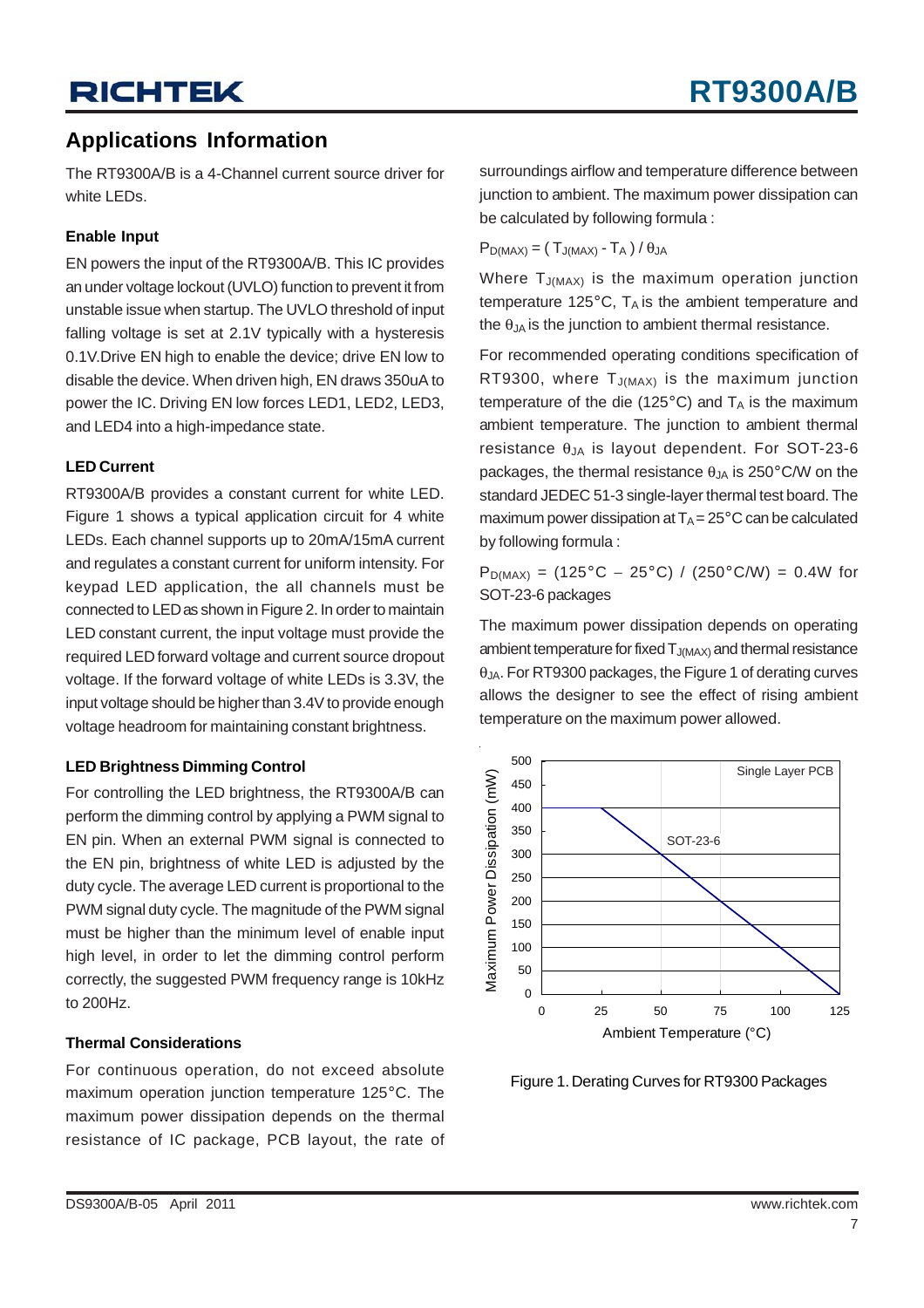# **RT9300A/B**



#### **Layout Considerations**

For best performance, careful PCB layout is necessary. All peripheral components should be placed as close to the IC as possible. A short connection is highly recommended. The following guidelines should be strictly followed when designing a PCB layout for the RT9300A/ B.

- $\blacktriangleright$  All the traces of LED and VIN running from chip to LEDs should be wide and short to reduce the parasitic connection resistance.
- $\blacktriangleright$  The capacitor should be placed close to the anodes of LEDs and connected to ground plane.
- $\triangleright$  The GND should be connected to a strong ground plane for heat sinking and noise protection.